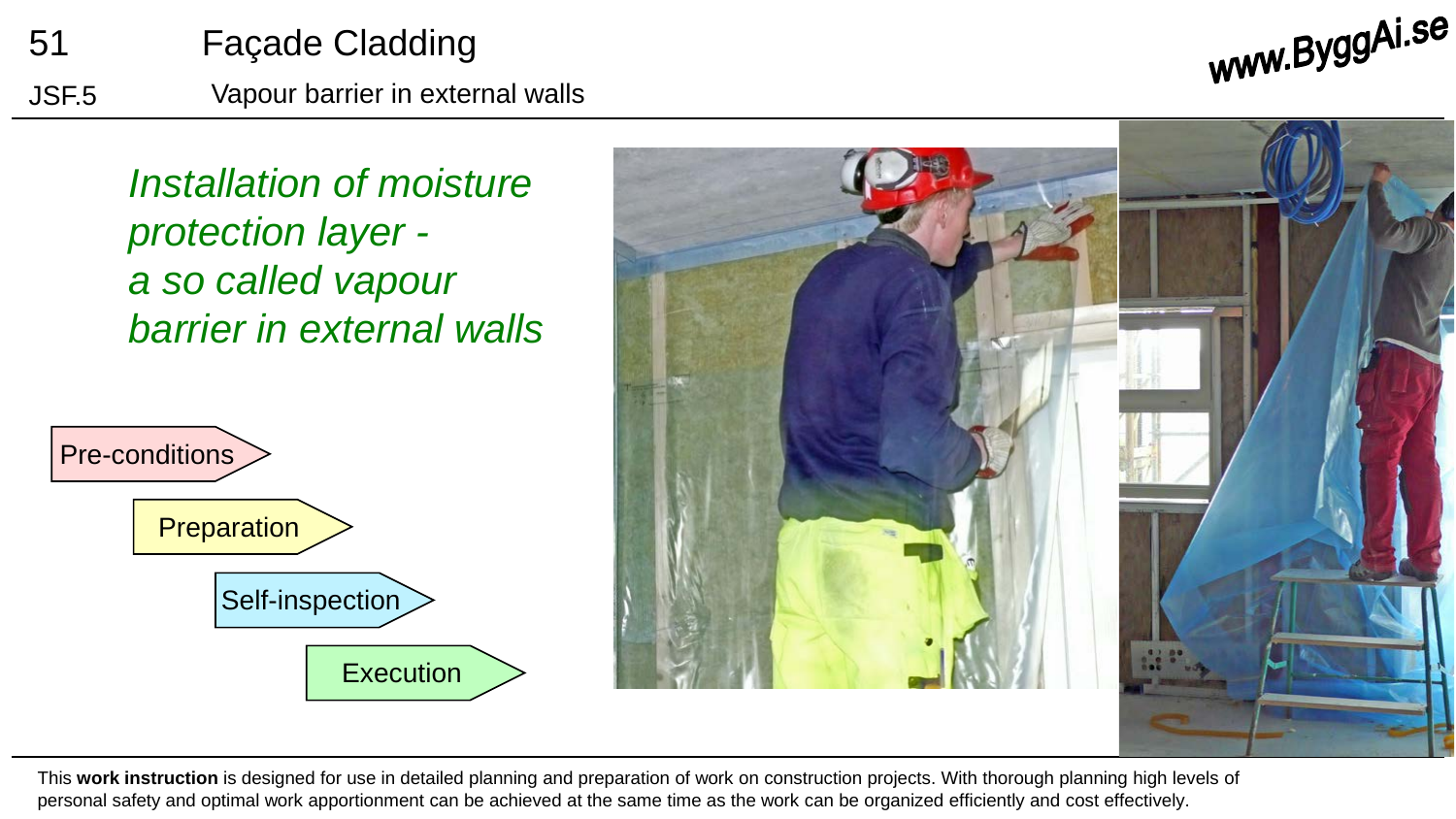#### **Vapour barrier**

Moisture in a building structure can cause problems with odour and mould. The amount of moisture in the air in varies according to the weather conditions. Indoor air is generally more moist than outdoor air. Therefore we install a *vapour*  **barrier** is to prevent the moist indoor air from escaping into the external wall.

A vapour barrier in the form of a impervious film should be placed on the *inside* of the external walls and *under* floors and ceilings.

The vapour barrier is very important for building moisture protection. It is therefore important to choose a product that

is resistant to aging and which will function throughout the lifetime of the building. The chain is no stronger than its weakest link - it is therefore important that the vapour barrier is installed properly so that the seams and penetrations are sealed.

*Remember that at all penetrations of the vapour barrier = seal with foil!*

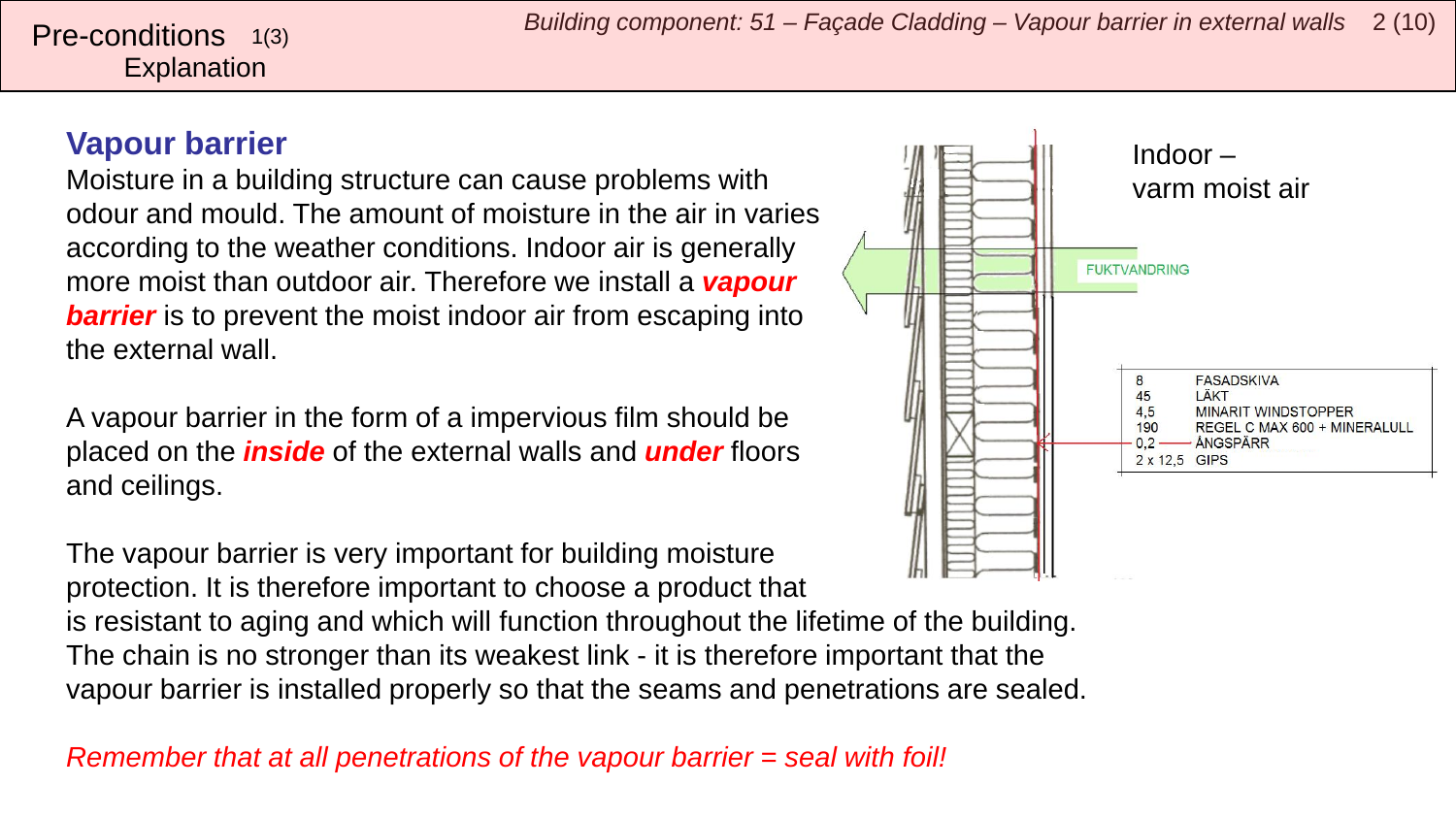# <span id="page-2-0"></span>Safety — Risk assessment

| Work activity & Problem                   | P  | $\mathcal{C}$ | $Risk = P^*C$ | Action                                                |
|-------------------------------------------|----|---------------|---------------|-------------------------------------------------------|
| Overloading/straining                     | 30 | 5             | 150           | Proper posture                                        |
| Cluttered workplace = Twist/fall injuries | 10 | 15            | 150           | Regular tidying<br>Work from a trestle - not a ladder |
| Cutting foil, cuts                        | 3  | 15            | 45            |                                                       |
| <b>Dustiness</b>                          | 3  | 15            | 45            | Respirator                                            |
|                                           |    |               |               |                                                       |

|                   |           | Assessment of probability |                       | Assessment of consequences |             |                                      |
|-------------------|-----------|---------------------------|-----------------------|----------------------------|-------------|--------------------------------------|
| Probability = $P$ | $P = 0.1$ | Verv unlikely             | $(<1$ times/10 years) | $C = 0.5$                  | Trifle      |                                      |
| $Consequence = C$ | $P = 1$   | Unlikelv                  | (1 times/10 years)    | $C=1$                      | Tinv        | (1 - 2 days sick leave)              |
| $Risk = P * C$    | $P = 3$   | Low probability           | (1 times/3 years)     | $C=5$                      | Small       | (3 - 7 days sick leave)              |
|                   | $P = 10$  | Relative probability      | (1 times/year)        | $C = 15$                   | Tactile     | $\cdots$<br>8 - 29                   |
|                   | $P = 30$  | Probable                  | (1 times/month)       | $C=70$                     | Severe      | $\cdots$<br>(30-299)                 |
|                   |           |                           |                       | $C = 500$                  | Very severe | $\mathcal{L}^{\mathcal{D}}$<br>(>300 |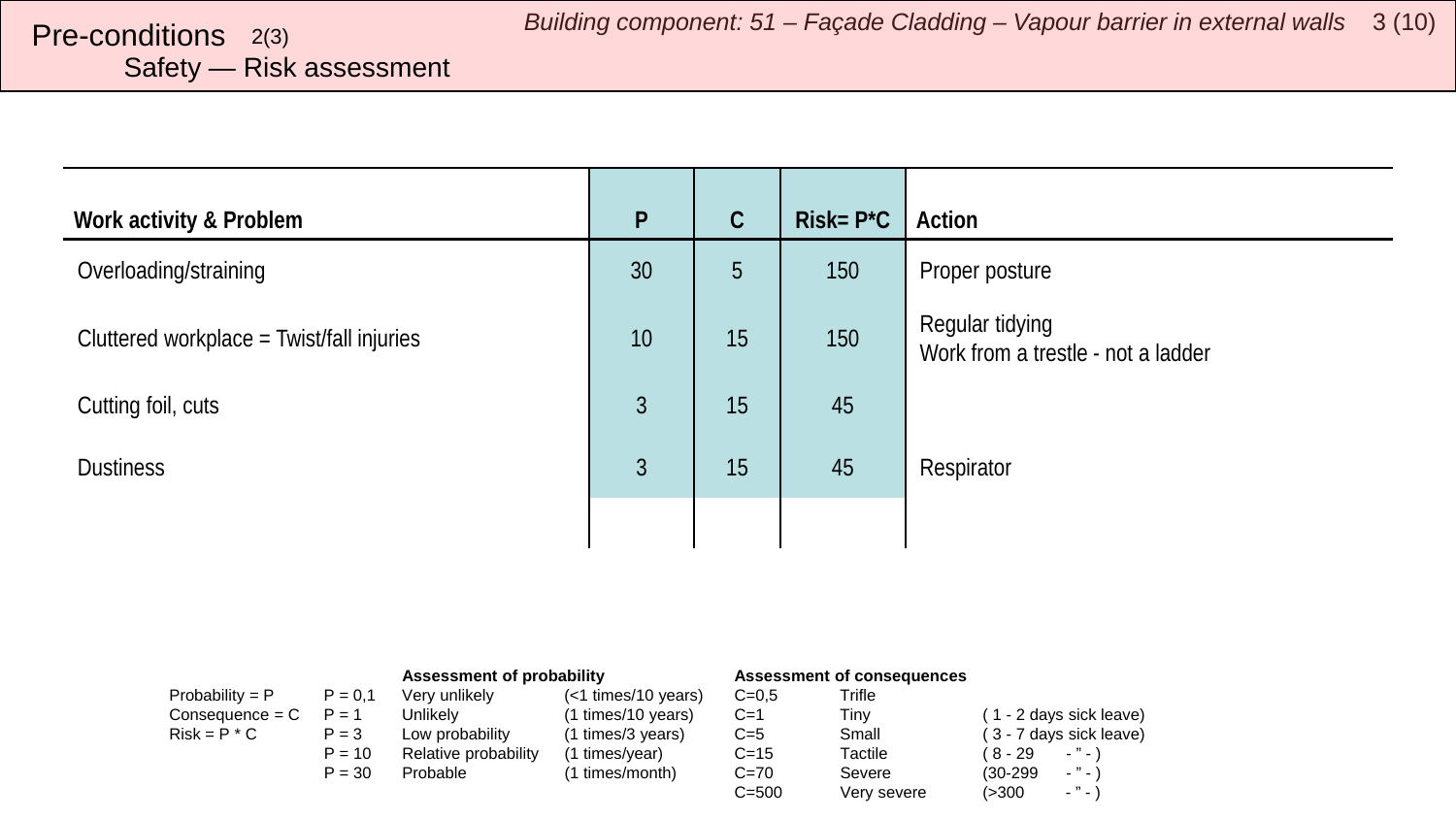*Building component: 51 – Façade Cladding – Vapour barrier in external walls* <sup>4</sup> (10) Pre-conditions 3(3)

Safety — Protective gear

*Text and images from the Working Environment Authority's brochure Safer Construction Work*

#### **Personal Protective Equipment** § **71**

Safety helmet and safety shoes should be used unless it is clearly unnecessary. Other personal protective equipment such as eye protection, hearing protection and gloves should be worn when necessary.

#### **First Aid**

On the construction project the issue of First Aid had been resolved in the manner shown in the photo. Moved around with help of a sack barrow.

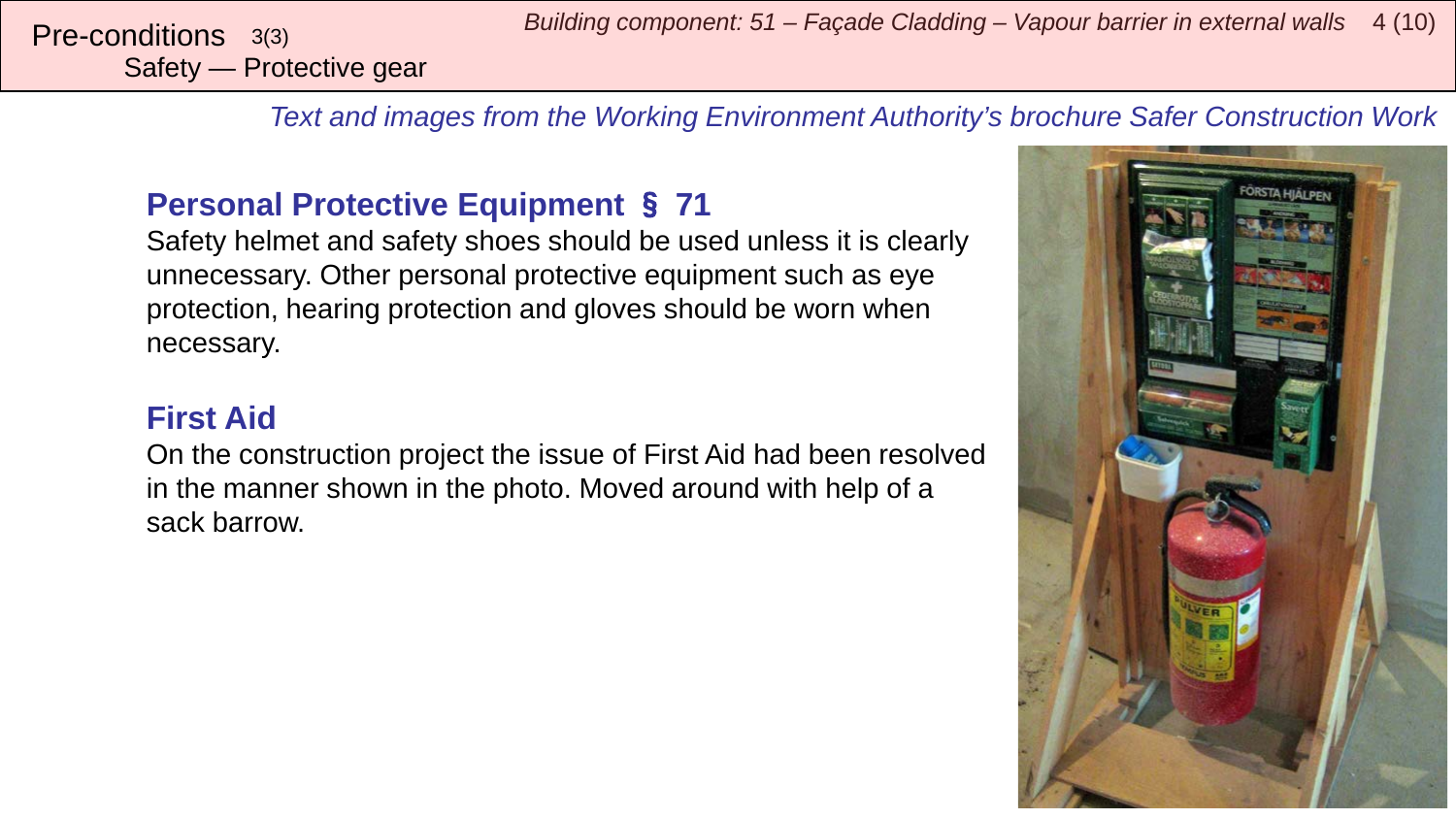#### <span id="page-4-0"></span>**Materials:**

- $\Box$  Foil vapour barrier according to the technical specification
- $\Box$  Fastening and sealing materials
- $\Box$  For example, double-sided tape

### **Equipment:**

- $\Box$  Knife
- $\Box$  Tape Holder
- $\Box$  Staple Gun note limitations according to AMA regarding staples
- □ Stepladder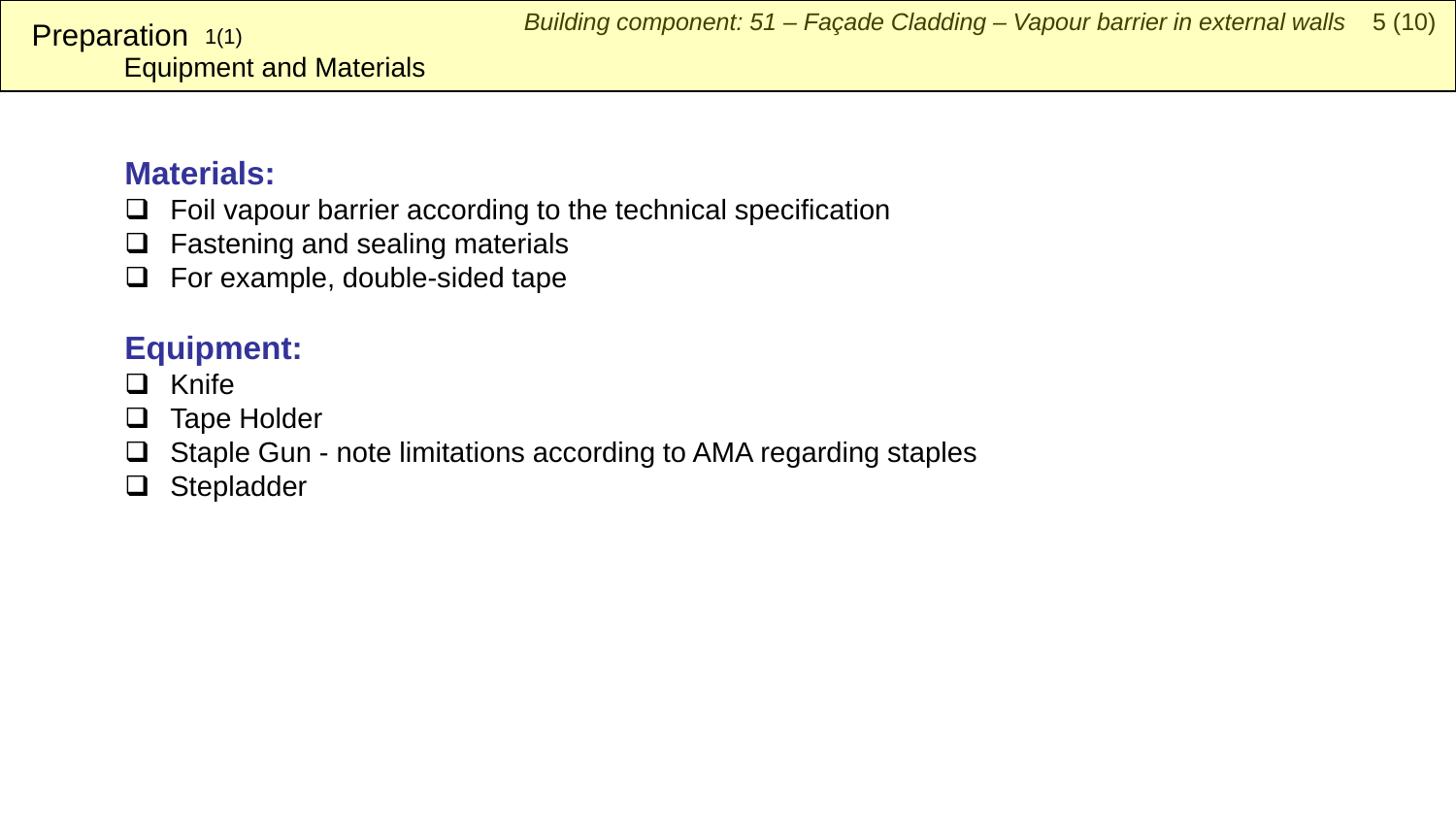#### <span id="page-5-0"></span>Template & instructions Self-inspection 1(2)

| <b>No</b>      | <b>Check</b>                                                             | <b>Method or</b><br>equipment | <b>Frequency</b>           | <b>Result</b> | <b>Date</b><br><b>Signature</b> | <b>Deviation/Remedy</b><br>Approval/Non-A |
|----------------|--------------------------------------------------------------------------|-------------------------------|----------------------------|---------------|---------------------------------|-------------------------------------------|
| $\mathbf{1}$   | Electrical installations and other penetrations of the<br>vapour barrier | Ocular                        | Before plaster-<br>board   |               |                                 |                                           |
| $\overline{2}$ | Stapling                                                                 | Ocular                        | Prior plaster-<br>board    |               |                                 |                                           |
| $\mathbf{3}$   | Fitting around doors and windows                                         | Ocular                        | Before the<br>plasterboard |               |                                 |                                           |
| $\overline{4}$ |                                                                          |                               |                            |               |                                 |                                           |
| 5              |                                                                          |                               |                            |               |                                 |                                           |
| 6              |                                                                          |                               |                            |               |                                 |                                           |
| $\overline{7}$ |                                                                          |                               |                            |               |                                 |                                           |
| 8              |                                                                          |                               |                            |               |                                 |                                           |
| 9              |                                                                          |                               |                            |               |                                 |                                           |
| 10             |                                                                          |                               |                            |               |                                 |                                           |
| 11             |                                                                          |                               |                            |               |                                 |                                           |
|                |                                                                          |                               |                            |               |                                 |                                           |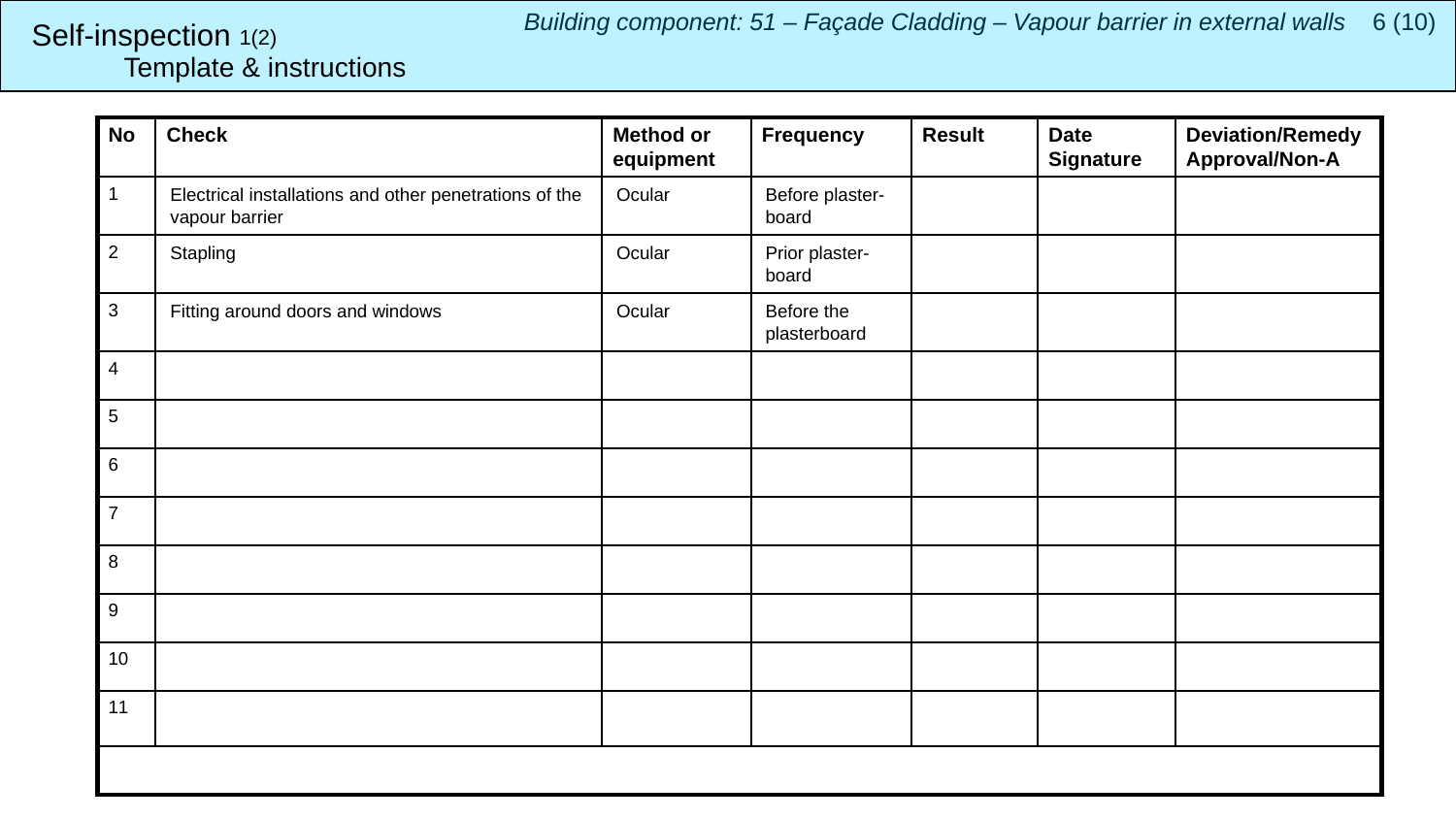## **Quality criteria for the project and the product**

- Study Drawings, Specifications and Inspection planning
- Think through the alternative **methods of production** and handling of materials, tools etc. that can meet the requirements



### *Pay particular attention to*

- Materials for grouting and jointing of moisture protection shall be in accordance with the Specification and the supplier's instructions
- Seal the penetrations and connections secure vapour barrier
- Ensure that there is an overlap between different building elements wall parts and floor / roof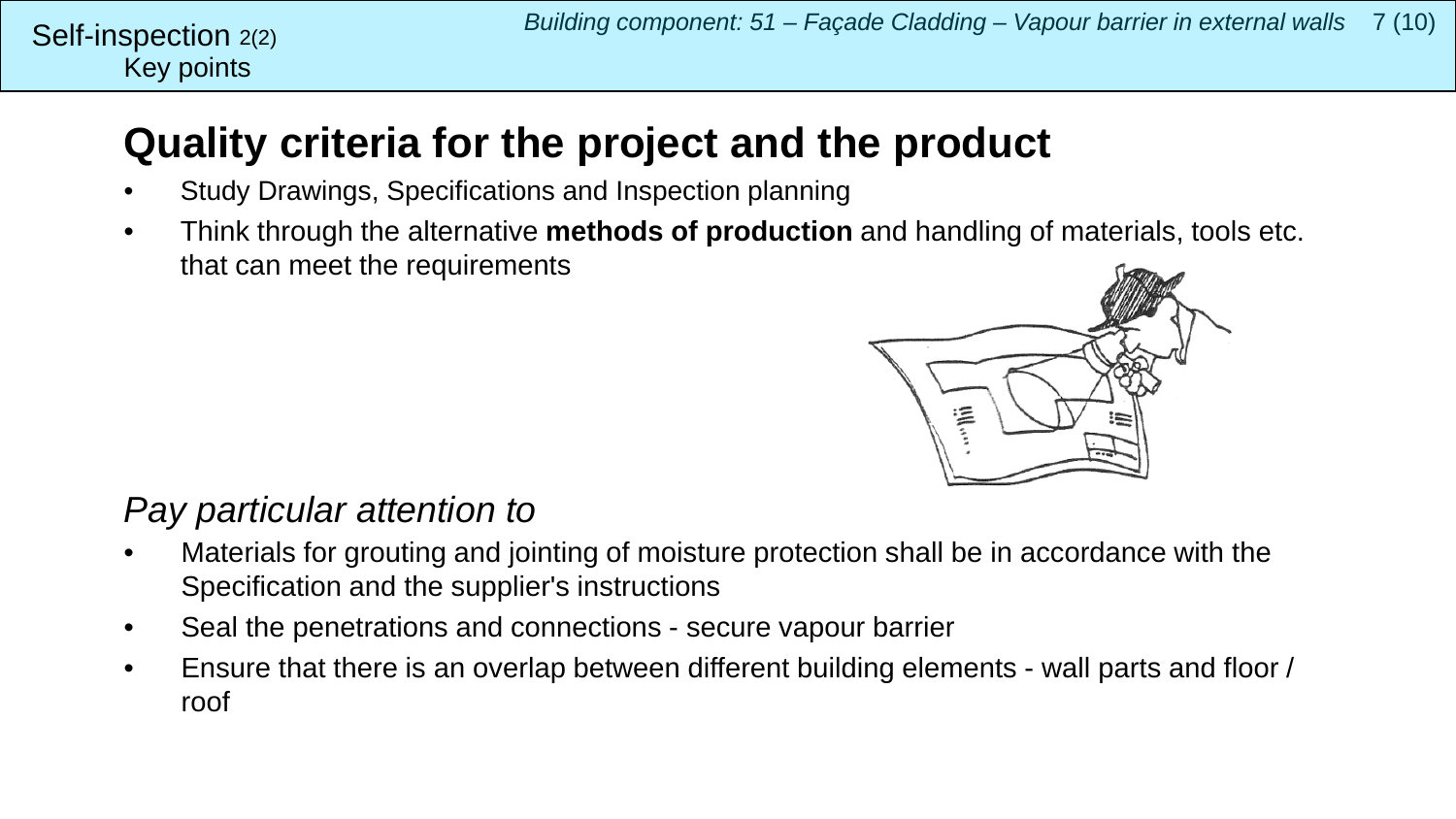#### <span id="page-7-0"></span>Work activity 1(3)





and with double-sided tape<sup>-</sup>

Foil rolled out to the appropriate amount, cut, folded out and fastened in upper scantling.



The foil is fitted at door and window openings and secured around before trimming.

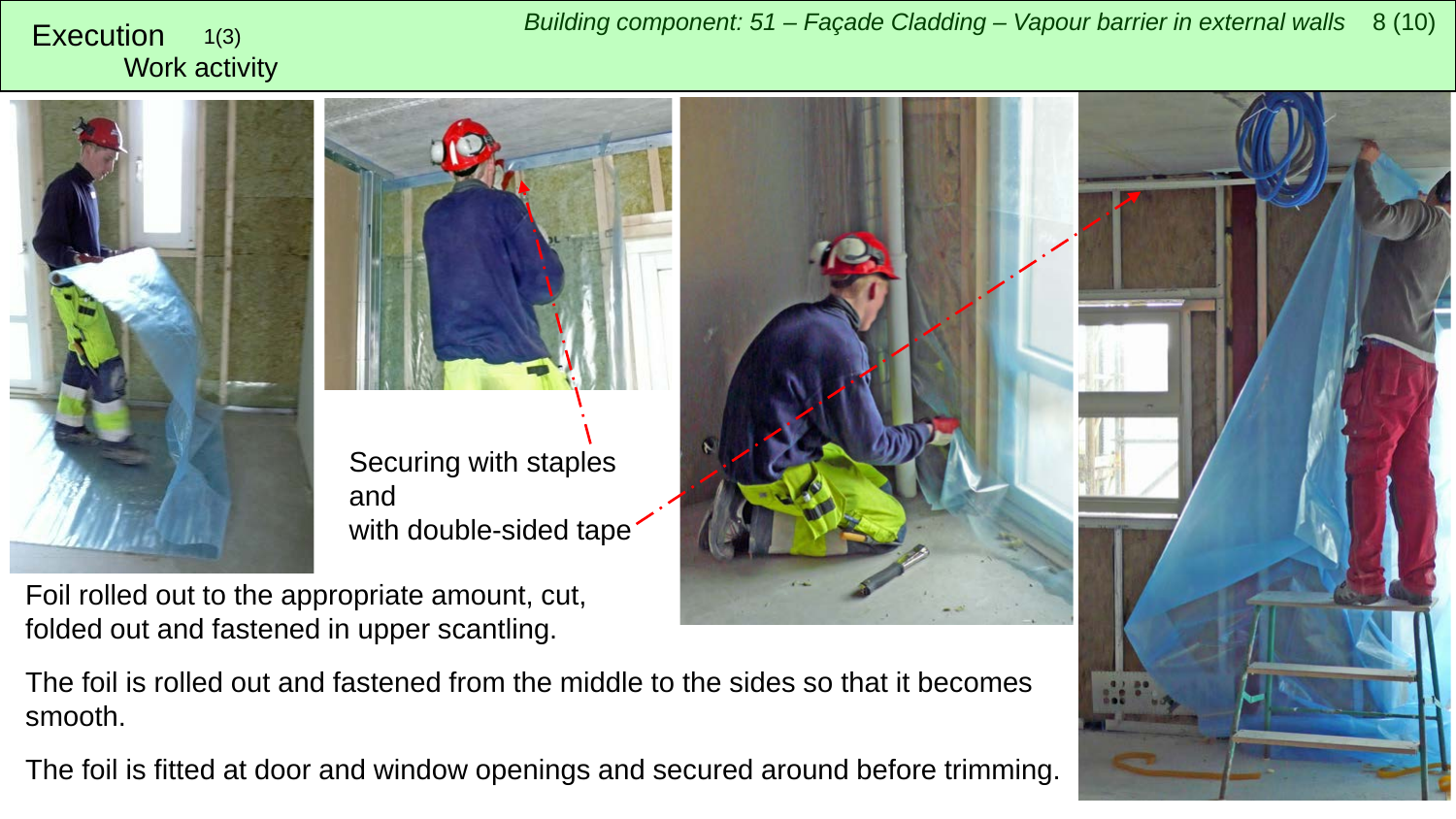Work activity



The electrician cuts cleanly around the electrical boxes and has the possibility of sealing with a sealing ring that is secured around cable where it enters the box, around the foil. It should not look like this…